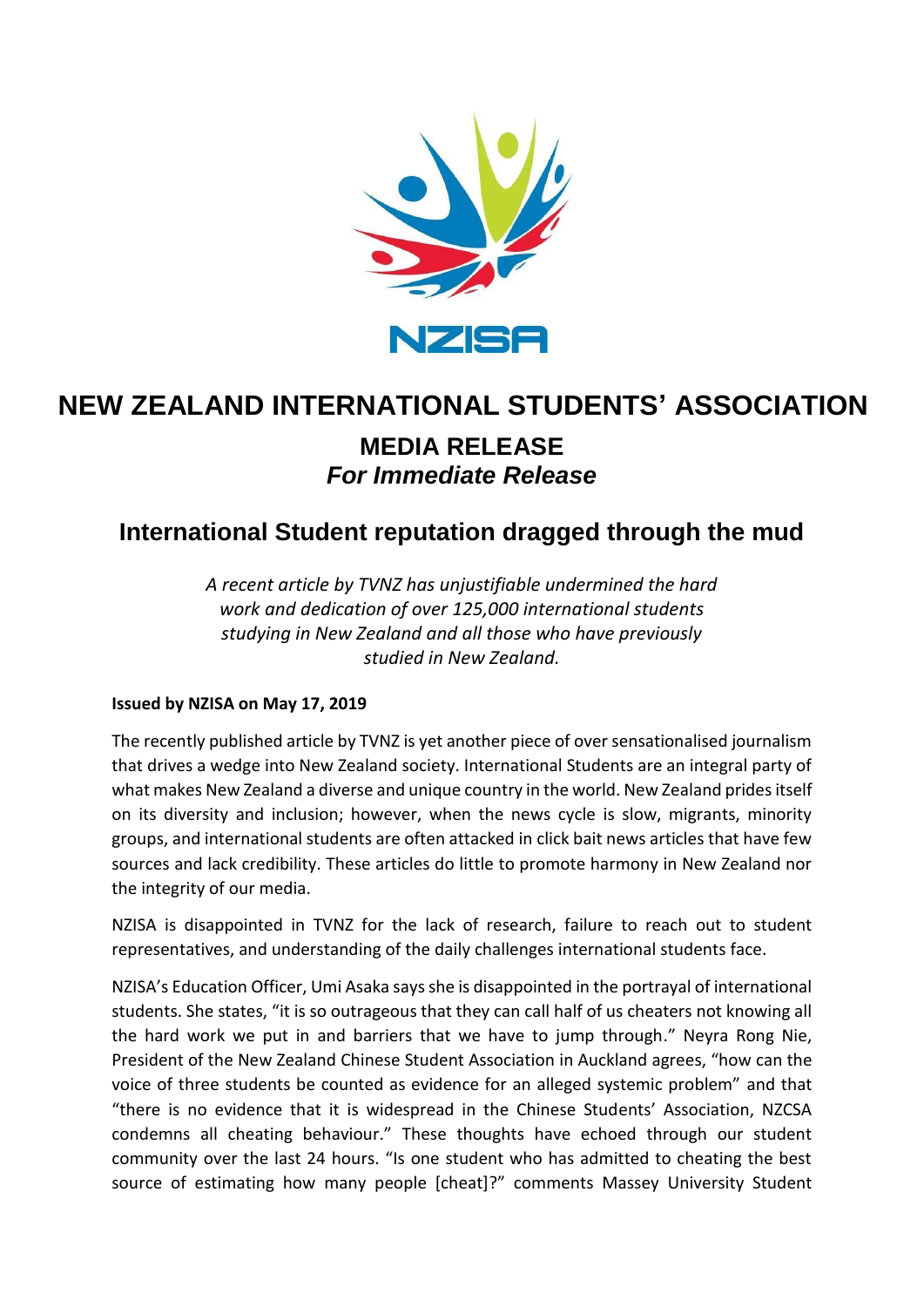Association President Michael Salmon. The University of Auckland has commented about its concern about the "media resorting to unsubstantiated stories without sufficient background research or investigation to establish whether a problem even exists."

NZISA is disappointed in the Hon Chris Hipkin's response to the allegation. TVNZ reports the Minister stating "…these are very serious allegation…" and Universities NZ states "…they will do everything in their power to clamp down on any practice that would affect their and New Zealand's reputation." Does the Minister have no faith in the New Zealand education system, its staff members and student support workers, domestic or international students? A serious, lacking response from the government indicates a lack of empathy international students and the sector as a whole. Furthermore, the blame is immediately shifted to students and the narrative shifts to "New Zealand's reputation". Of course, the reputation is important, after all the Government would not dare risk the revenue that international students bring over actually caring about the wellbeing of current students. NZISA has contacted several other political parties to understand how they view international students, ACT Party Leader David Seymour states that "it's a real shame that all international students have been smeared this way. Our view in ACT is that international students bring a lot to New Zealand, not only by paying fees but by enriching our education institutions." NZISA questions for the National Party and Green Party were left unanswered.

While TVNZ contemplates the reputation of New Zealand universities, they completely disregarded the integrity and the reputation of our international students. After all, international students are the primary stakeholders of the sector. All students who have and are currently studying hard in New Zealand have been attacked by this article. The article, and the response by the Minister, throw in questions all the hard work, dedication, and sacrifice made by international students in New Zealand, without serous statistical proof or evidence from any student association, academic staff member, or student support offices.

NZISA understands that contract cheating (a form of academic dishonesty in which students get others to complete their coursework for them) does exit in New Zealand, for all types of students. "Cheating in any form is completely unacceptable" says New Zealand Union of Students' Association Vice President Caitlin Barlow; however "[t]hree students at two different universities is not a clear representation of what is happening. The actions of the minority should not ruin it for the majority. International students come to New Zealand for a world class education and live in a safe country, not to cheat." To undermine the credibility of tens of thousands of international students is careless and unjustified. Any student knows that most courses and papers utilise invigilated assessment for final exams. Other types of papers require progress reports or a presentation following the submission of written work. In reality, there are few opportunities for students to obtain a whole degree through contract cheating or pass a course with unethically obtained essays.

Discussions with NZISA representatives revealed the reason why students may choose to utilize contract cheating. Most commonly it is the lack of student support services, clarity of instructions, or mental health related. This goes back to the problem that NZISA has been advocating for since its inception. More funding from the export education levy needs to be